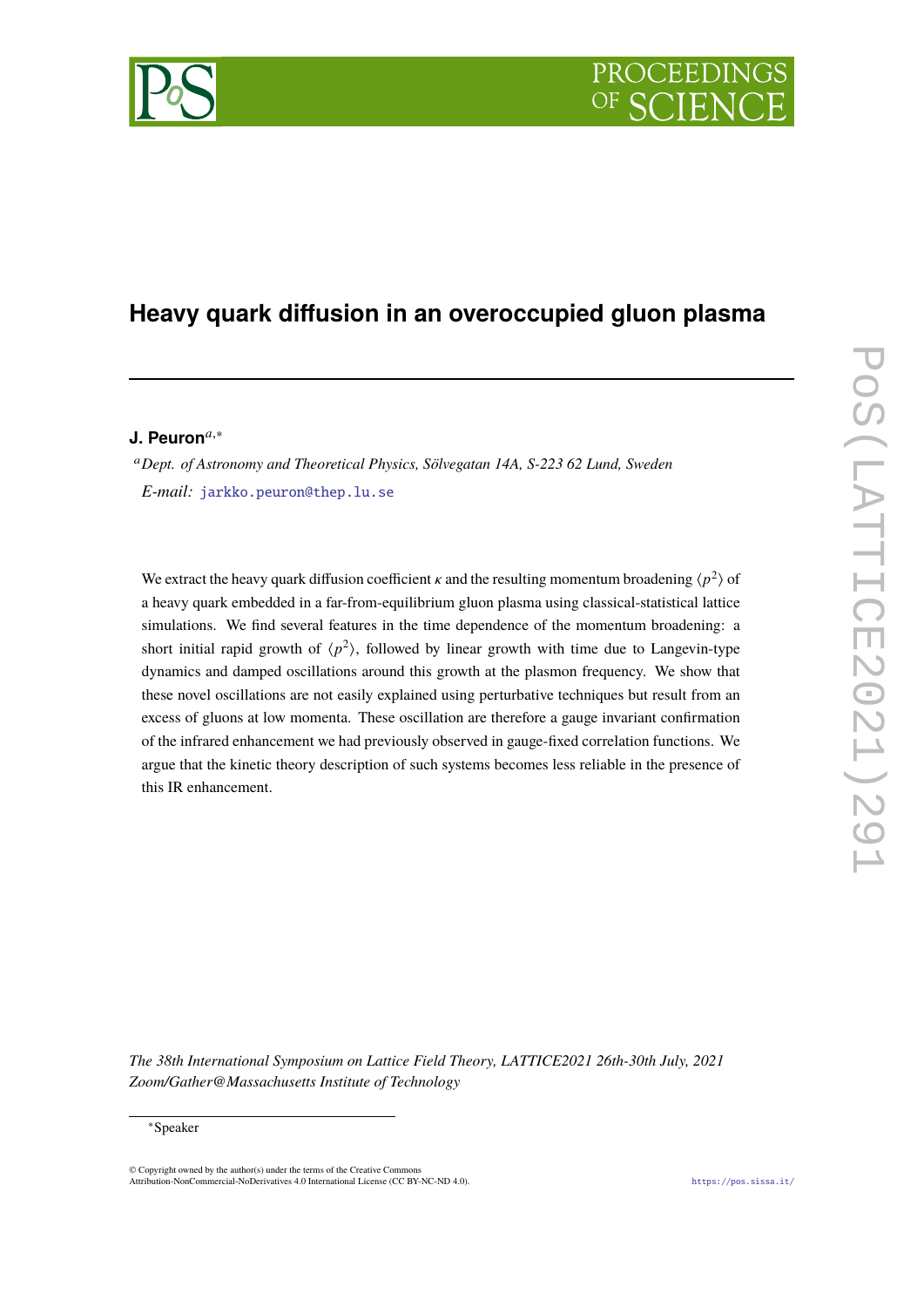<span id="page-1-0"></span>

**Figure 1:** An example of hierarchy of scales generated in a classical field simulation in the self-similar regime. Fig. originally from [\[8\]](#page-8-0).

#### **1. Introduction**

In the early stages of an ultrarelativistic heavy-ion collision gluon fields with nonperturbatively large phase-space occupation numbers at the characteristic momentum scale  $Q_s$  are generated [\[1\]](#page-8-1). This overoccupied system of gluons becomes effectively classical and can therefore be studied using real time lattice simulations. In this work we study the heavy quark momentum diffusion coefficient during the initial glasma stage in a non-expanding system. Our aim is to understand how important the initial nonequilibrium evolution is for the heavy quark momentum diffusion coefficient  $\kappa$ . Recently nonequilibrium transport coefficients in overoccupied systems have been studied in e.g. [\[2](#page-8-2)[–6\]](#page-8-3).

We are working in the limit of large quark mass. This permits us to tremendously simplify the extraction procedure using the heavy quark as a test particle. In this approach we need to only measure the forces that the medium would exert on the quark. Hence, computationally more costly fermion simulations can be replaced by cheaper pure glue simulations.

Classical gluodynamical systems, along with scalar field theory, are known to exhibit nonthermal fixed points and self-similar scaling [\[7\]](#page-8-4). Effectively this means that at late times the dynamics of the system are greatly simplified and many properties follow simple power laws. This leads into emergence of similar hierarchy of scales as in thermal field theory in the Hard Thermal Loop framework. Therefore, this framework can predict certain features of the gluodynamical systems far from equilibrium. This dynamically generated hierarchy of scales is illustrated in Fig. [1](#page-1-0) [\[8\]](#page-8-0).

This paper presents a compact summary of our work on this topic. For a more detailed and comprehensive overview we refer the reader to [\[9\]](#page-8-5). All figures shown in this paper are from [\[9\]](#page-8-5), except Fig. [1,](#page-1-0) which is from [\[8\]](#page-8-0).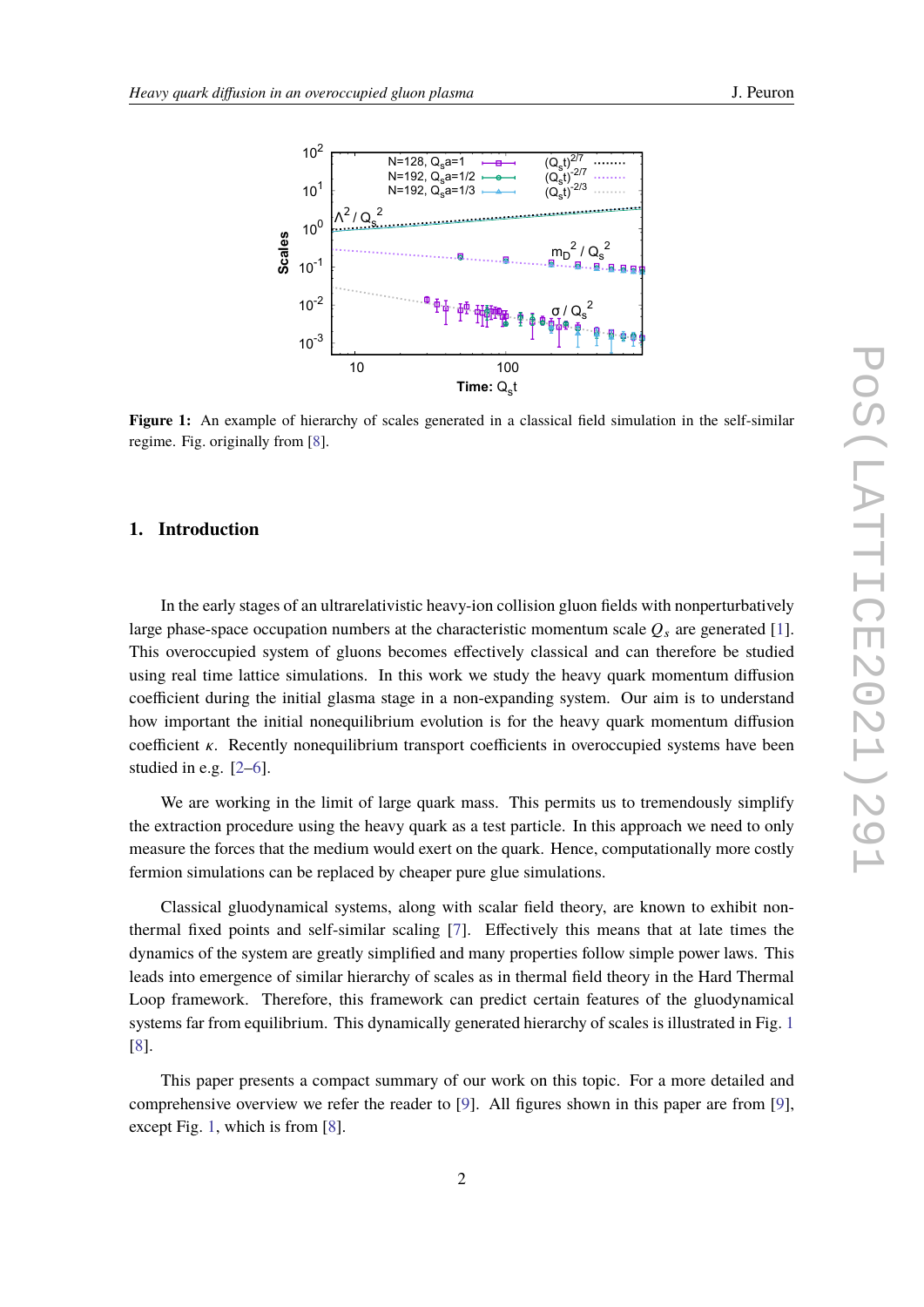<span id="page-2-1"></span>

**Figure 2:** The plot on the LHS shows the unequal time electric field correlation function in the time domain, and the RHS plot shows the correlation function in the frequency domain. The large initial correlation in the time domain corresponds to the broad peak in the frequency domain with  $\omega \gg \omega_{pl}$ . The oscillations in the time domain with the frequency  $\omega_{pl}$  correspond to the kink at  $\omega_{pl}$  in the frequency domain.

#### **2. Heavy quark in a color field**

On the classical level a heavy quark embedded in the glasma obeys the classical equation of motion

<span id="page-2-0"></span>
$$
\dot{p}_i(t) = \mathcal{F}_i(t) \,. \tag{1}
$$

The chromoelectric force  $\mathcal{F}_i$  has no preferred direction  $\langle \dot{p} \rangle = 0$  but a nonzero variance

$$
\langle \dot{p}_i(t)\dot{p}_i(t')\rangle = \frac{g^2}{N_c} \text{Tr}\langle E_i(t)U_0(t,t')E_i(t')U_0(t',t)\rangle = \frac{g^2}{2N_c} \langle EE\rangle(t,t').\tag{2}
$$

In [\(2\)](#page-2-0) the temporal links are eliminated by choosing temporal gauge, as is commonly done in real time lattice simulations. The unequal time force-force correlation function is shown in both time and frequency domains in Fig. [2.](#page-2-1) The correlator has two distinct features: initial rapidly decaying large correlation, and the following considerably weaker oscillatory correlation. In the frequency domain the sharp rise in the correlation at  $\omega = \omega_{nl}$  arises from the quasiparticle (QP) contribution, and the intercept with the y-axis  $\approx \kappa$  is given by the Landau damping of longitudinal gluon fields. This effect will be discussed in more detail in Sec. [3.](#page-4-0)

#### **2.1 Momentum broadening**

The force-force correlation function given by  $(2)$  also predicts the momentum broadening of a heavy quark embedded in the glasma. Integrating the unequal time correlation function over time we obtain the average momentum broadening between  $t$  and  $t + \Delta t$ 

$$
\langle p^2(t,\Delta t)\rangle = \frac{g^2}{2N_c} \int_t^{t+\Delta t} dt' \int_t^{t+\Delta t} dt'' \langle EE \rangle(t',t'').
$$
 (3)

A numerical extraction is shown in Fig. [3.](#page-3-0) We observe that the broadening has 3 distinct features. At the timescale given by the hard scale Λ,  $\Delta t \approx 2\pi/\Lambda$  $\Delta t \approx 2\pi/\Lambda$  $\Delta t \approx 2\pi/\Lambda$ , the broad peak in Fig. 2 dominates the integration, resulting in a sharp rise in momentum broadening. This is followed by a stage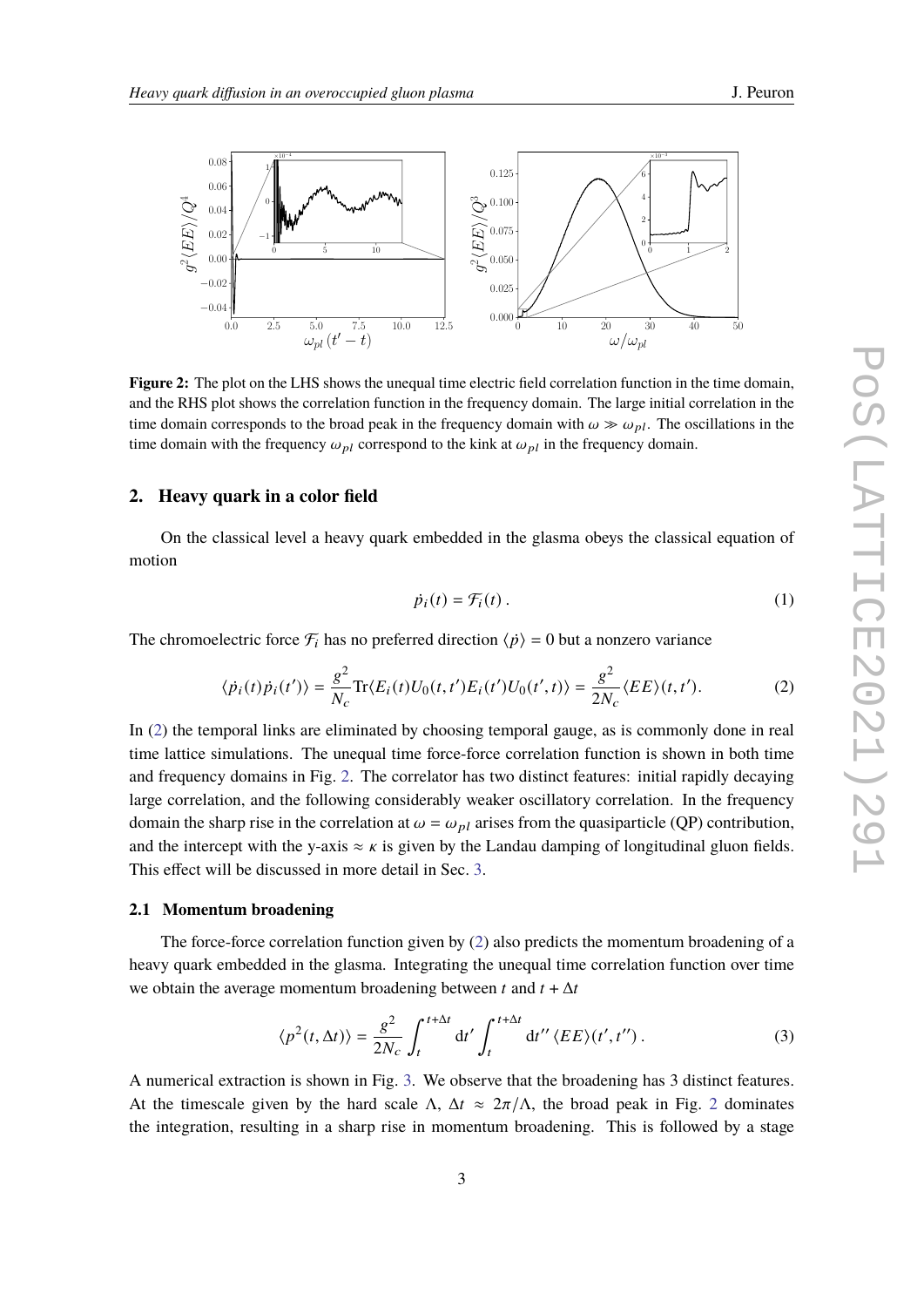<span id="page-3-0"></span>

**Figure 3:** Momentum broadening extracted from a numerical simulation in dimensionless time scaled to the units of the plasma frequency  $\omega_{pl}$ .

characterized by approximately linear growth in  $\Delta t$  in the region  $1/\Delta \ll \Delta t \ll t$ . This is consistent with a Langevin description. On top of the linear growth we observe damped oscillations with period  $\Delta t \approx 2\pi/\omega_{pl}$ . These oscillations arise from transverse quasiparticle excitations. The oscillations will be discussed in more detail in Sec. [3.](#page-4-0)

#### **2.2 Momentum broadening & heavy quark diffusion**

In order to connect momentum broadening to the diffusion coefficient  $\kappa$ , we define  $\kappa(t, \Delta t)$  as

$$
3\kappa(t,\Delta t) = \frac{\mathrm{d}}{\mathrm{d}\Delta t} \langle p^2(t,\Delta t) \rangle \tag{4}
$$

As in thermal equilibrium, the diffusion coefficient  $\kappa(t)$  is defined at  $\Delta t \rightarrow \infty$  limit

<span id="page-3-2"></span>
$$
\frac{g^2}{2N_c}\langle EE \rangle(t,\omega=0) = 3\,\kappa_\infty(t). \tag{5}
$$

On the lattice  $\kappa(t, \Delta t)$  is given by

$$
\kappa(t,\Delta t) \approx \frac{g^2}{3N_c} \int_t^{t+\Delta t} dt' \int \frac{d^3x}{V} \langle E_i^a(t,\mathbf{x}) E_i^a(t',\mathbf{x}) \rangle, \tag{6}
$$

To identify  $\kappa(t, \Delta t) = \kappa(t)$  we want to have  $t \gg \Delta t \gg 1/\gamma_{pl}$ , where  $1/\gamma_{pl}$  is the largest inverse lifetime of QP excitations. This quantity has been measured in real time lattice simulations for far from equilibrium gluon plasma in [\[10\]](#page-8-6).

#### **2.2.1 Understanding the**  $\Delta t$  dependence in  $\kappa(t, \Delta t)$

Our numerical evaluation of  $\kappa(t, \Delta t)$  is shown in Fig. [4.](#page-4-1) We observe that  $\kappa(t, \Delta t)$  oscillates in  $\Delta t$  with the frequency  $\omega_{pl}$ , which in the self-similar regime scales as

<span id="page-3-1"></span>
$$
\omega_{pl}^2 = \frac{4}{3} N_c \int \frac{\mathrm{d}^3 p}{(2\pi)^3} \frac{g^2 f(t, p)}{\omega(p)} \sim t^{-2/7}.
$$
 (7)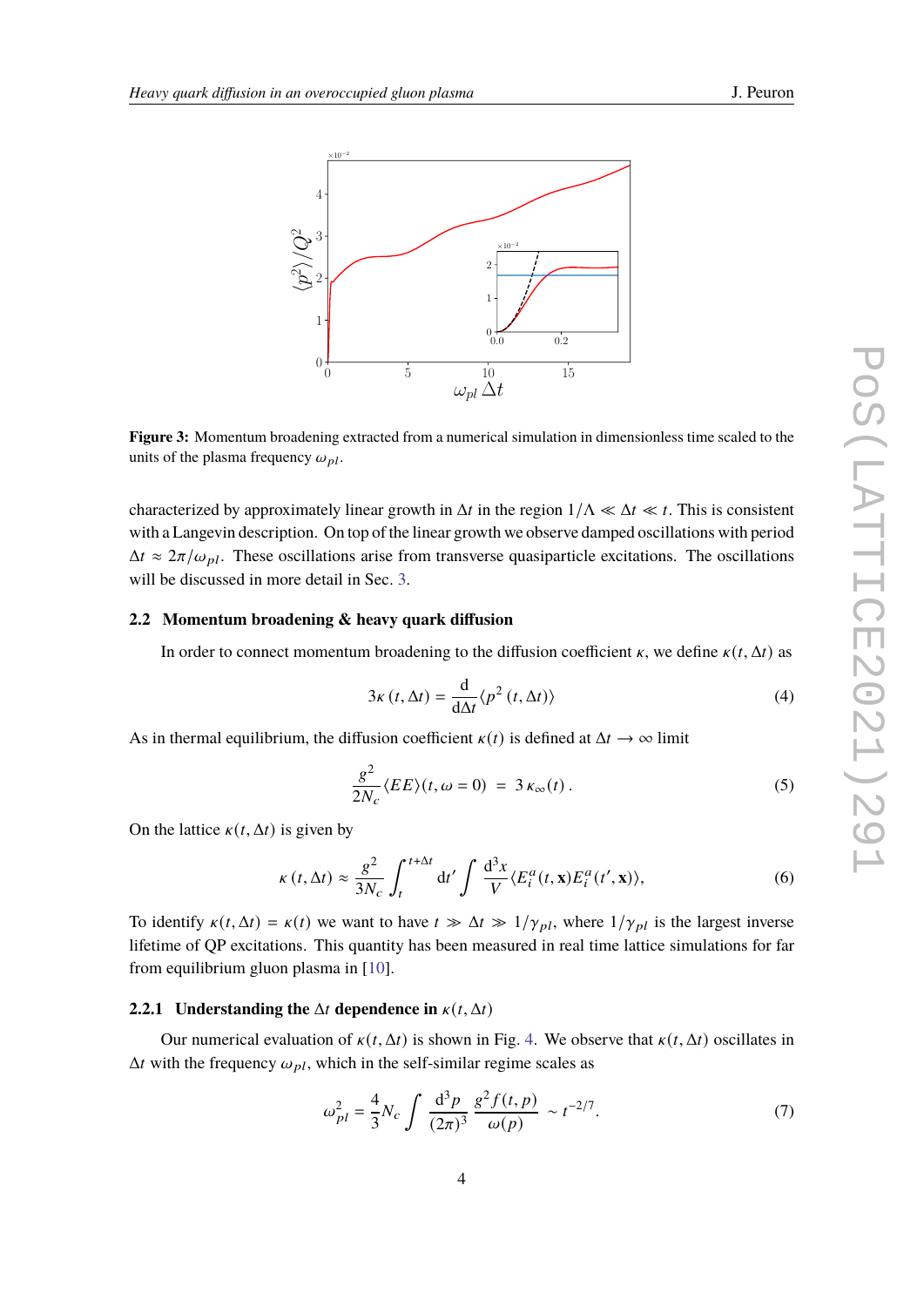<span id="page-4-1"></span>

**Figure 4:** LHS: Lattice extraction of  $\kappa(t, \Delta t)$ . The inset shows the x- and y-axis without any rescaling. RHS: Here we show the frequency extracted from  $\kappa(t, \Delta t)$  in  $\Delta t$  using damped oscillator fit, and the plasmon frequency extracted using [\(7\)](#page-3-1). We observe that they agree to 10% level.

In Fig. [4](#page-4-1) the x-axis is scaled by  $\omega_{pl}$  and the y-axis is scaled by the infinity value  $\kappa(t, \Delta t \rightarrow \infty)$ corresponding to the diffusion coefficient. We observe that the curves fall very nicely on top of each other, indicating that  $\omega_{pl}$  is the right scaling variable for the frequency. The inset in Fig. [4](#page-4-1) shows  $\kappa(t, \Delta t)$  without the rescaling. The diffusion coefficient is extracted by performing a damped oscillator fit to the signal. Furthermore, right hand panel of Fig. [4](#page-4-1) also shows the extracted oscillation frequency of  $\kappa(t, \Delta t)$  in  $\Delta t$  (which is also obtained from the fit) and is in agreement with the frequency extracted from [\(7\)](#page-3-1).

#### <span id="page-4-0"></span>**3. Spectral Reconstruction (SR) method**

To relate our measurements to the distribution of gluons as measured from equal-time electric field correlators, we have constructed a parametrization that we refer to as the spectral reconstruction. In order to understand the oscillations in  $\kappa(t, \Delta t)$  we start from [\(6\)](#page-3-2) and write  $\kappa(t, \Delta t)$  as

$$
3\kappa(t,\Delta t) = \frac{g^2}{N_c} \int_{-\infty}^{\infty} \frac{d\omega}{2\pi} \frac{\sin(\omega \Delta t)}{\omega} \int \frac{d^3 p}{(2\pi)^3} \langle EE \rangle(t,\omega,p). \tag{8}
$$

The Fourier transform of the EE correlation function  $\langle EE \rangle(t, \omega, p)$  can be expressed in terms of spectral ( $\rho$ ) and statistical ( $\langle EE \rangle (t,t,p)$ ) correlation functions using the generalized fluctuationdissipation relation [\[10\]](#page-8-6)

<span id="page-4-2"></span>
$$
\langle EE\rangle_{T,L}(t,\omega,p) = \frac{\dot{\rho}(t,\omega,p)}{\dot{\rho}(t,t,p)} \langle EE\rangle_{T,L}(t,t,p). \tag{9}
$$

$$
\dot{\rho}(\omega, p) = 2\mathfrak{Im}G_R^{\text{HTL}}(\omega, p),\tag{10}
$$

The retarded propagator  $G_R^{\text{HTL}}(\omega, p)$  can be evaluated in perturbation theory in a straightforward manner. It consists of quasiparticle contributions which only contribute for  $\omega \ge \omega_{pl}$  and Landau damping contributions for  $\omega \leq \omega_{pl}$  in both transverse and longitudinal directions. The explicit expressions used here can be found in [\[9\]](#page-8-5).

We will utilize our nonperturbative extraction of the quasiparticle dispersion  $\omega(p)$  and the quasiparticle damping rate  $\gamma(p)$  in our numerical framework, since they slightly differ from the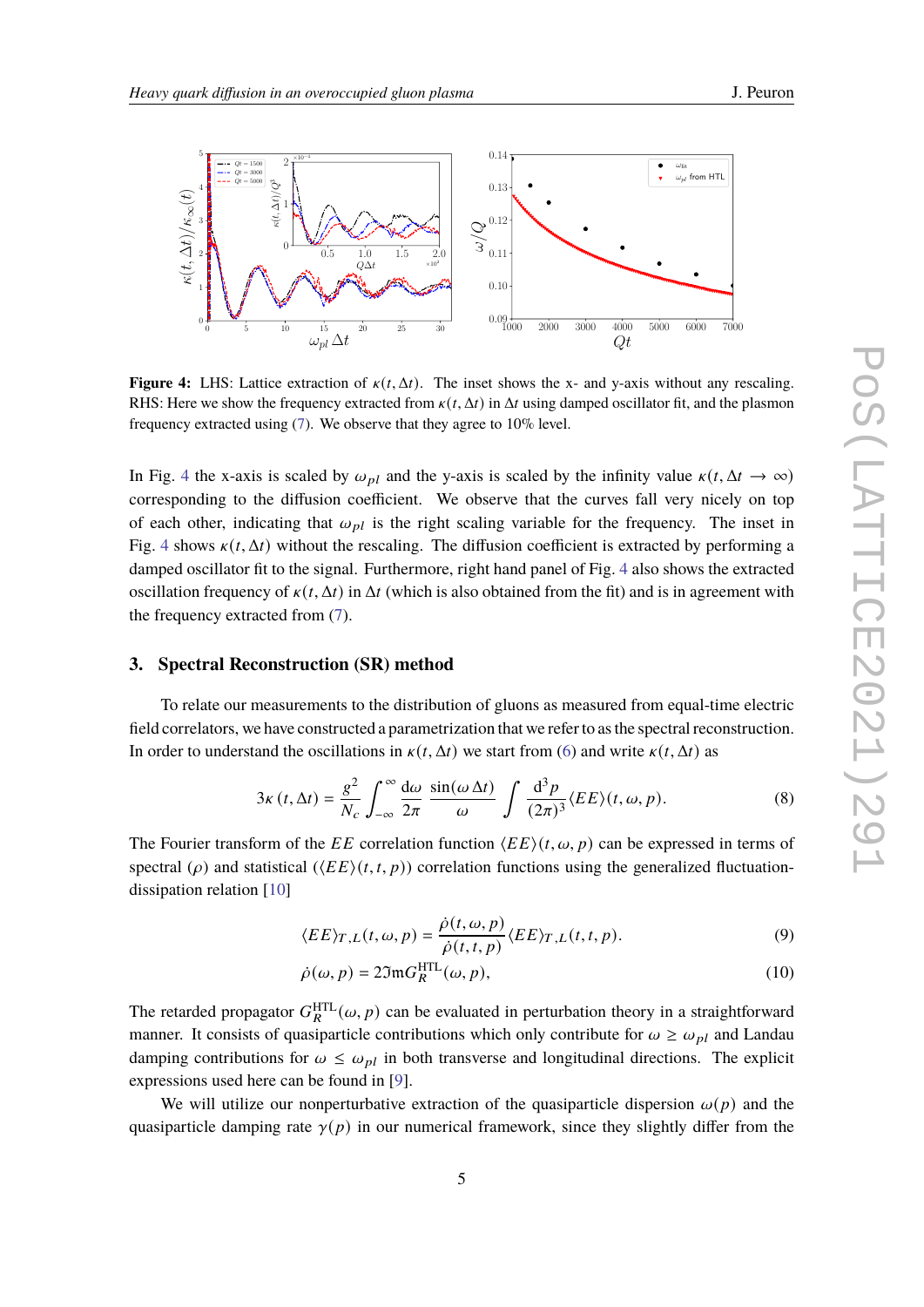<span id="page-5-0"></span>

**Figure 5:** The extracted statistical correlation function and its thermal counterpart which has been matched to the numerical extraction in the large  $p$  region. This is a gauge dependent quantity, and the extraction is done in temporal gauge ( $A^0 = 0$   $\forall t$ ). At readout times we also impose the Coulomb gauge condition  $\nabla \cdot \mathbf{A}(t) = 0.$ 

equilibrium counterparts [\[10\]](#page-8-6). The statistical correlation function far-from equilibrium is considerably enhanced compared to its hard thermal loop theory counterpart in the infrared. The thermal expectation in HTL theory is  $\langle EE \rangle_T \approx T_*$ , corresponding to the quasiparticle spectrum  $f(p) \approx \frac{T_*}{\sqrt{2\pi}}$  $\frac{I_{*}}{\sqrt{m^{2}+p^{2}}}$ . Far-from equilibrium we observe  $\langle EE\rangle_T \gg T_{*}$  in the infrared. The extracted correlation function is shown in Fig. [5.](#page-5-0) Since the two are considerably different we will use parametrizations of both in our numerical framework. HTL perturbation theory does not predict the behavior of this correlation function for large  $p$ . Thus we regulate the thermal behavior by matching the thermal curve to the numerical curve in the large  $p$  region in order to make sure that the differences in the both approaches arise entirely from the differences in the IR region.

By making use of the fluctuation-dissipation relation, and the HTL retarded propagator discussed above, we can estimate the large *t* behavior of [\(8\)](#page-4-2). At the  $\Delta t \rightarrow \infty$  limit only longitudinal Landau damping contributes. Using the thermal IR assumption (with a step function cutoff at  $p = \Lambda$ ) we get

<span id="page-5-1"></span>
$$
\kappa_{\infty,LL}^{\text{SR}}(t) \approx \frac{N_c^2 - 1}{12\pi N_c} m_D^2(t) g^2 T_*(t) \log\left(\frac{\Lambda(t)}{m_D(t)}\right) \sim (Qt)^{-5/7} \log(Qt). \tag{11}
$$

This will be our expectation for the time dependence of  $\kappa(t)$ .

#### **3.1 Understanding the oscillations in**  $\kappa(t, \Delta t)$

Our numerical evaluation of  $\kappa(t, \Delta t)$  is compared to the SR parametrization in Fig. [6.](#page-6-0) The black curve corresponds to the unequal time correlation functions given by [\(6\)](#page-3-2). For the spectral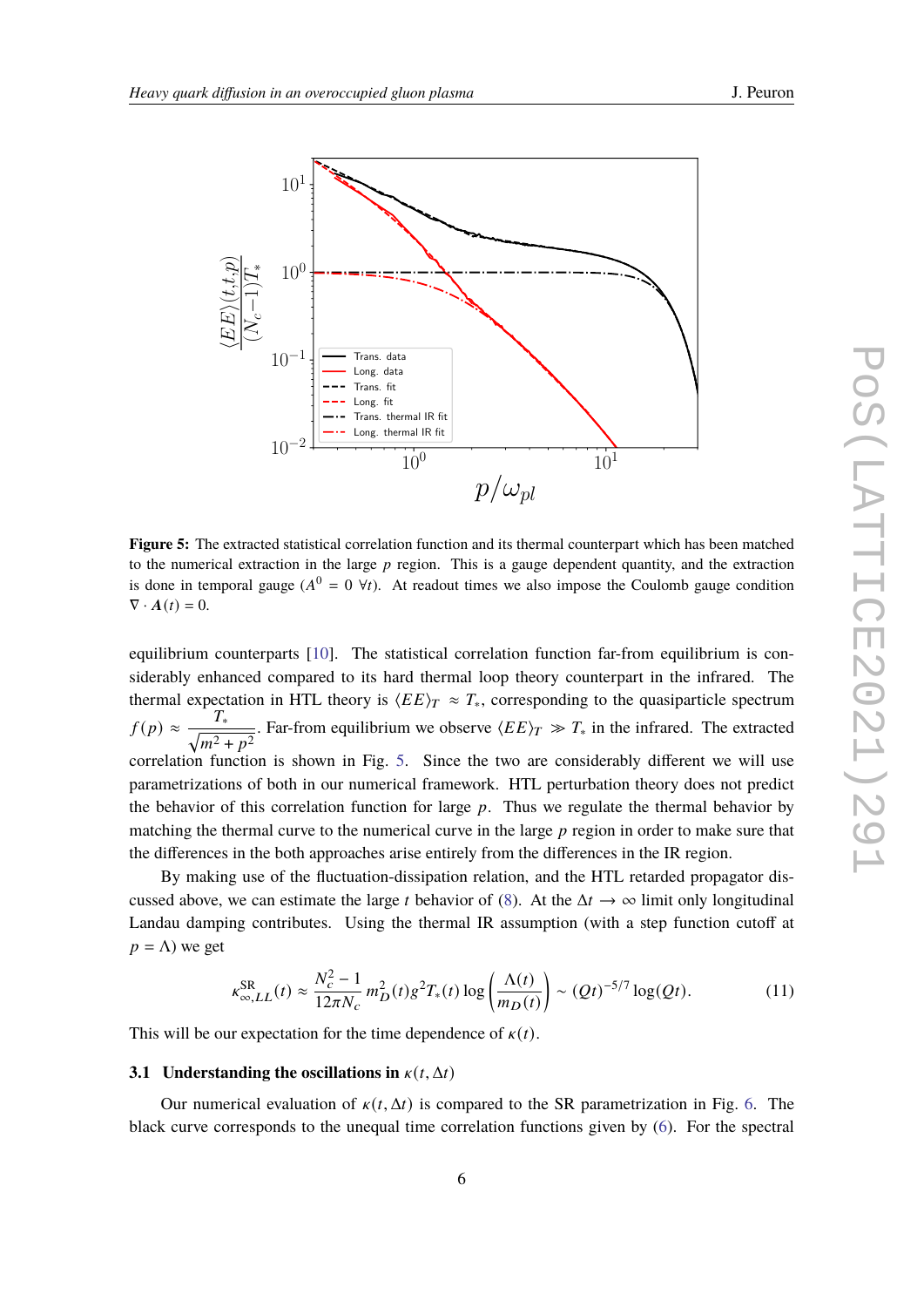<span id="page-6-0"></span>

**Figure 6:** Numerical extraction of  $\kappa(Qt = 1500, \Delta t)$  in  $\Delta t$ . The SR framework is discussed in Sec. [3](#page-4-0) and the lattice extraction is given by [\(6\)](#page-3-2).

reconstruction framework discussed in Sec. [3](#page-4-0) we have two curves. One of them uses the thermal infrared assumption for the equal time electric field correlation function, and the other one uses the numerically extracted correlator. We also see a curve labeled as "KT" which is obtained by deriving a kinetic theory estimate for  $\kappa$  and using the quasiparticle distribution extracted from a real time lattice simulation as an input. We will not discuss the details of this method in this proceeding and refer the reader to [\[9\]](#page-8-5) for the details of the procedure. For a more comprehensive description of kinetic theory extraction we refer the reader to [\[11\]](#page-8-7).

We observe that the oscillations in  $\kappa(t, \Delta t)$  which are observed when the diffusion coefficient is extracted using [\(6\)](#page-3-2) are only reproduced when the infrared enhancement of the equal time correlation function is taken into account in the spectral reconstruction method. Furthermore, the spectral reconstruction framework can be broken down into transverse and longitudinal quasiparticle and Landau damping contributions. The frequency of the oscillations in the IR enhanced spectral reconstruction curve arises from the transverse quasiparticle modes, and the offset from the x-axis arises from the longitudinal Landau damping. Since  $\kappa(t, \Delta t)$  is gauge invariant, we take this as a confirmation of the IR enhancement, which we already observed in the case of gauge fixed equal time correlation functions in Fig. [5.](#page-5-0)

#### **3.2 Time evolution of**  $\kappa(t)$

Finally, we want to study the time-evolution of the heavy quark momentum diffusion coefficient  $\kappa(t)$ . The numerical results are shown in Fig. [7.](#page-7-0) We use the functional form of [\(11\)](#page-5-1) as a fit and observe that both methods nicely follow the expected behavior.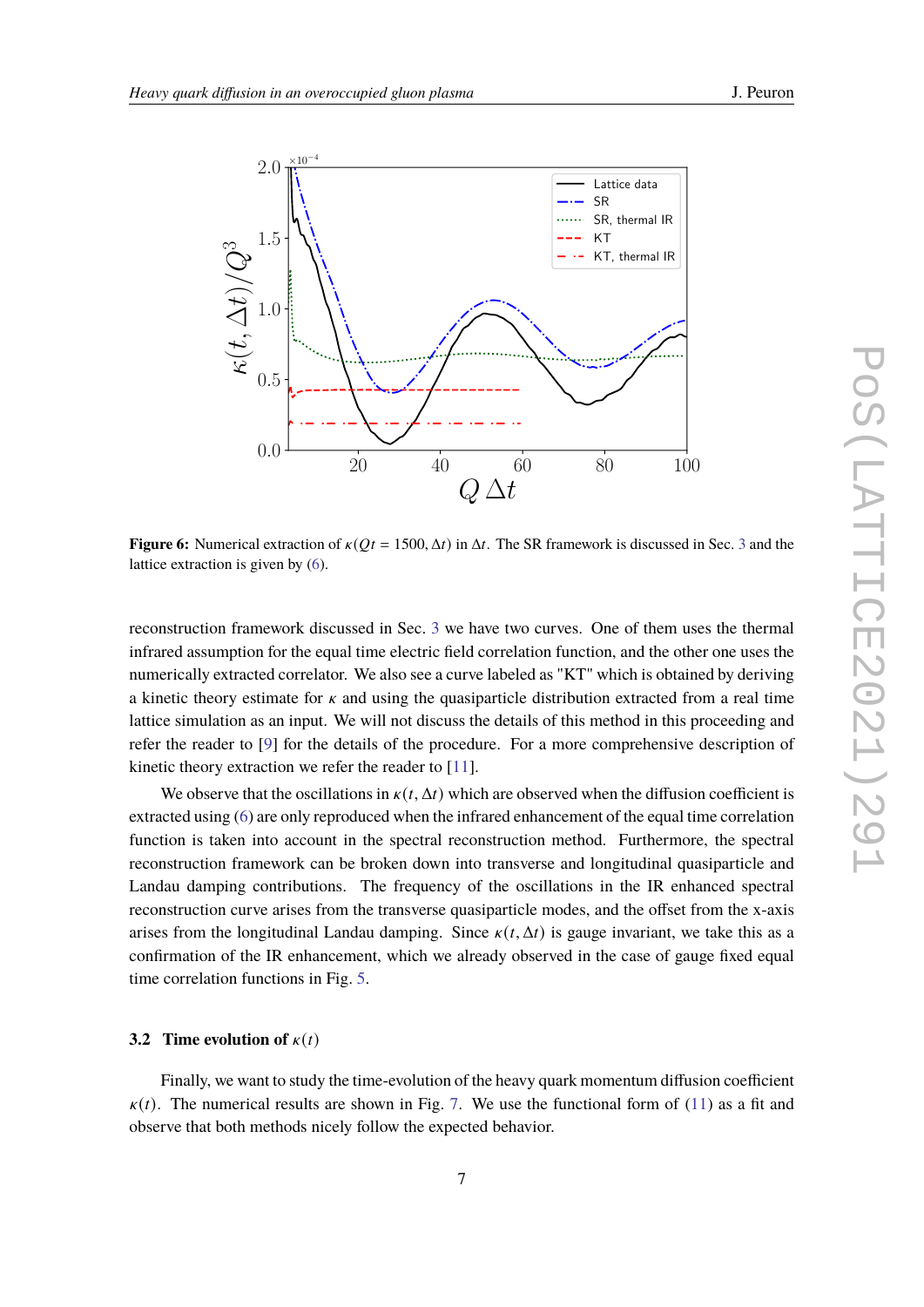<span id="page-7-0"></span>

**Figure 7:** The extracted diffusion coefficient  $\kappa$  as a function of time t. Open symbols correspond to thermal infrared assumption and the closed symbols are using the numerically extracted equal time electric field correlation function. Data are shown by points and fits are shown by dashed lines.

#### **4. Conclusions**

In this work we have the extracted heavy quark momentum diffusion coefficient  $\kappa$ , and observed that its time-evolution is consistent with  $\kappa \sim t^{-5/7} \log(t)$ , which was predicted by HTL and selfsimilarity. We have also studied equal time electric field correlators, and found out that the nonequilibrium correlation function is enhanced in the infrared compared to the thermal case. This turns out to result into interesting oscillations in  $\langle p^2 \rangle(\Delta t)$  and  $\kappa(\Delta t)$  with frequency  $\omega_{pl}$ . Thus we conclude that heavy quarks, quarkonia and jets may be sensitive to the infrared dynamics of nonequilibrium QGP.

Our future plans involve extracting transport coefficients during the hydrodynamization process. More specifically our current aim is to extract  $\kappa$  using effective kinetic theory during the bottom-up thermalization scenario.

#### **Acknowledgments**

We would like to thank K. Boguslavski, A. Kurkela and T. Lappi for collaboration in this project. This work was funded in part by the Knut and Alice Wallenberg foundation, contract number 2017.0036. The authors wish to acknowledge CSC - IT Center for Science, Finland, for computational resources.